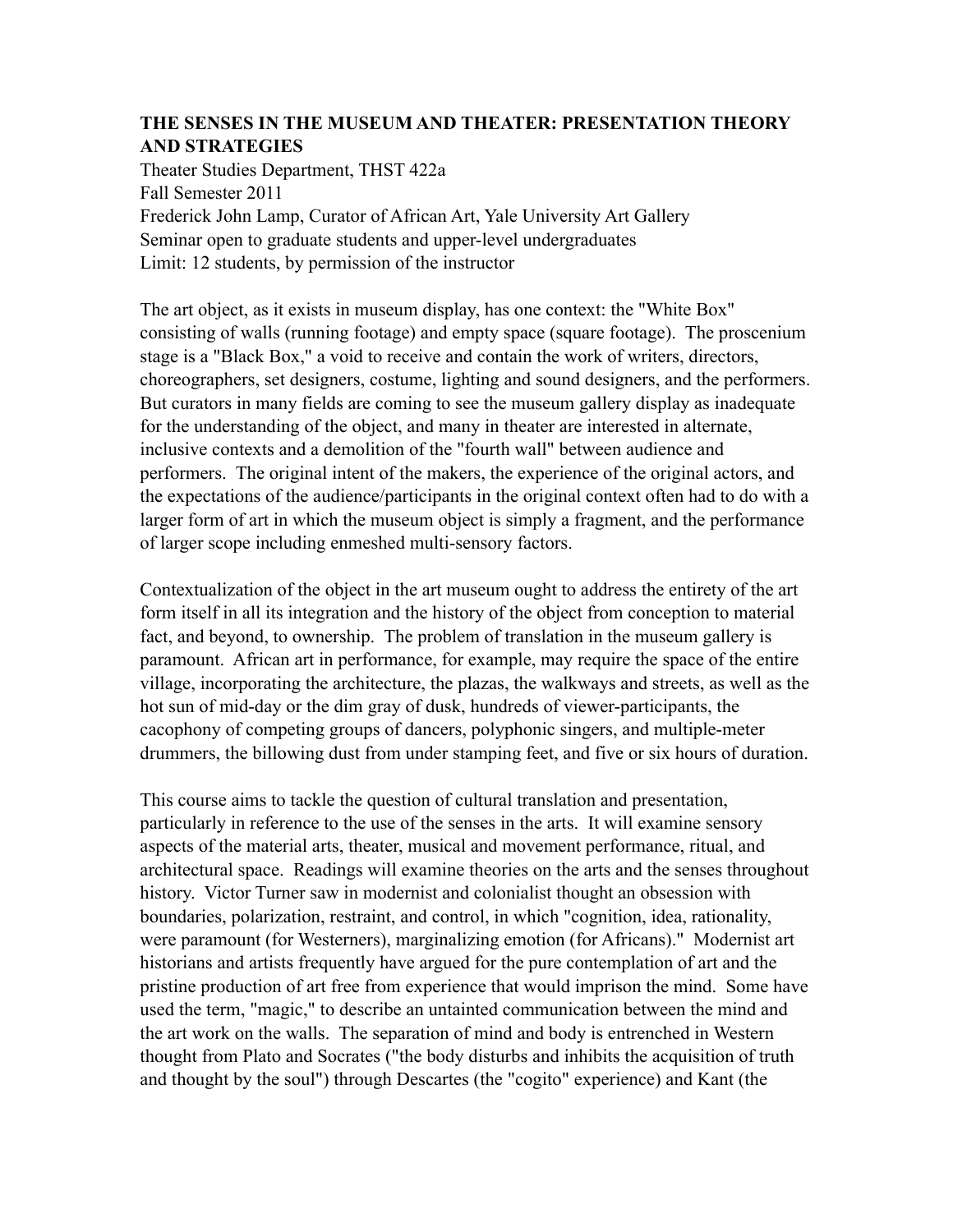higher, subjective, empirical senses of the intellect as opposed to the lower, subjective senses of pleasure) to the present.

Postmodern and postcolonial thought argues for understanding through bodily experience, the somatic (awareness within the body as opposed to the mind), the proprioceptive (perception through one's own bodily responses) with a distrust of the taxonomies especially perfected in the past century. Diedre Sklar, a dance ethnologist, writes that "all our actions in the world are at the same time interpretations of the world," and that we need to study interpretations through feeling: "What does the fiesta taste and smell like?" Paul Stoler, an anthropologist, suggests that hearing, feeling, tasting, and smelling occupy a much more critical place in sensory perception in Africa than in the West. Richard Schechner, of performance studies, has noted that Western culture "is almost alone in demanding uniform behavior from audiences while clearly segregating audience from performers." There is a privileging of seeing and hearing in the theater and a banishing of the other senses as a way of sanitizing theater and distinguishing it from ritual especially from the religious, which engages the congregation's participation in an emotional experience. Sally Banes, a dance historian, describes olfactory devices in the nineteenth century used to create meaning in performance, and maintains that "there is a total, integrated sensory image (or flow of images) created in the theater, of which the olfactory effect may be one component." Henry Drewal, an art historian, has stressed "the importance of the senses in the constitution of understanding" and draws upon the arguments of Mark Johnson: "any adequate account of meaning and rationality must give place to embodied and imaginative structures of understanding by which we grasp the world." Drew Leder, in philosophy, has described our technological experience as "the absent body," in which our self-understanding remains incomplete: "Our shelters protect us from direct corporeal engagement with the outer world, our relative prosperity alleviating, for many of us, immediate physical need and distress. Much of recent work finds its origins in phenomenology, a philosophy of the body in space formulated by such writers as Heidegger and Merleau-Ponty.

Students will be asked to read and criticize 2000 years of thought on cognition and proprioception of the multisensory aspects of art and performance. Visits to the Yale museums – Yale University Art Gallery, Center for British Art, Peabody, and Musical Instruments – as well as special exhibitions at Yale and elsewhere will focus on how objects and their presentation appeal to the senses. Performances, theater productions, and other time-based events will be chosen for critical review of the actual or potential multisensory experiences. Proposals will be drafted for the design of the sensorium, or the means of presenting corporeal experiences responding to the sensory nature of original contexts in art, theater, and the architectural space they inhabit. What would it be like if our constructed environment engaged the senses as much as the natural environment does?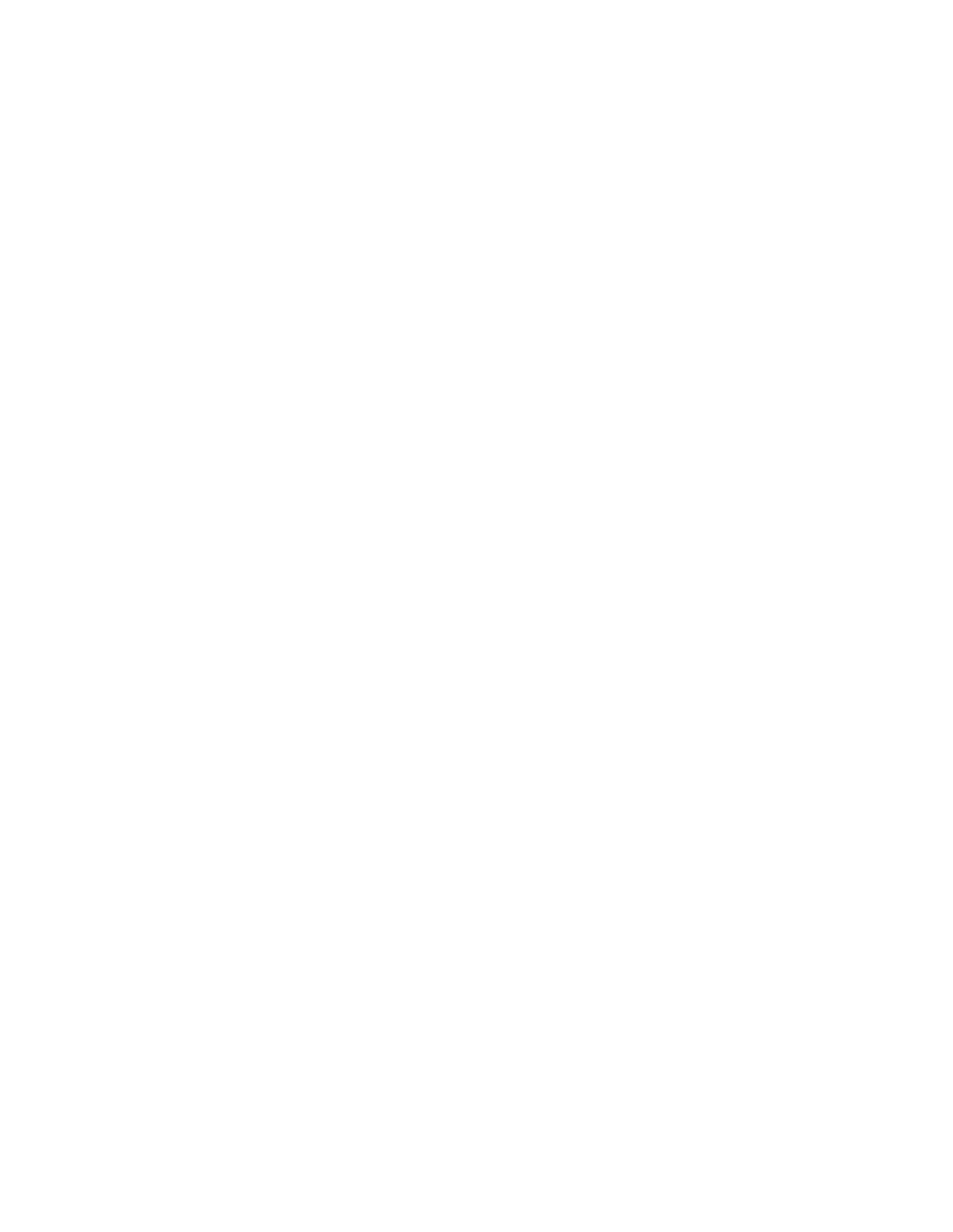### **FORMAT**

Outside class: Weekly Readings. Attendance at exhibitions, performances, pertinent events.

In class, each session: Brief presentation of the current issue by the lecturer. Invited discussions by:

 Robert Storr, Professor of Painting & Dean of the School of Art Labelle Prussin, Architect and Architectural Historian Robin Jaffee Frank, Senior Associate Curator of American Paintings and Sculpture Jennifer Gross, Curator of Contemporary Art Emily Coates, Lecturer in Theater Studies, Artistic Director, World Performance Project at Yale

One student presents a summary of the week's readings or experiences, and problematizes/critiques it. Discussion by the whole class. Emphasis on active solutions for exhibition and performance.

Each student brings in one example of each of the five senses, in a container, during the semester. Participation in the sensory stimuli by the whole class, and discussion of how, or not, each stimulus could be employed in the theater, art, or exhibition.

Midterm evaluation:

- 1) participation in class discussion
- 2) a proposal for the final project (c. 500 words)

Final project: a plan for an exhibition/stage set/sound design/architecture that responds to multisensory elements of art and performance. This would include a paper discussing the content of the project, the intellectual issues, and the application (c. 2000 words); floor plan; and a walk-through narrative (c. 2000 words).

Final evaluation:

- 1) participation in class discussion
- 2) creative understanding of the issues demonstrated in the final project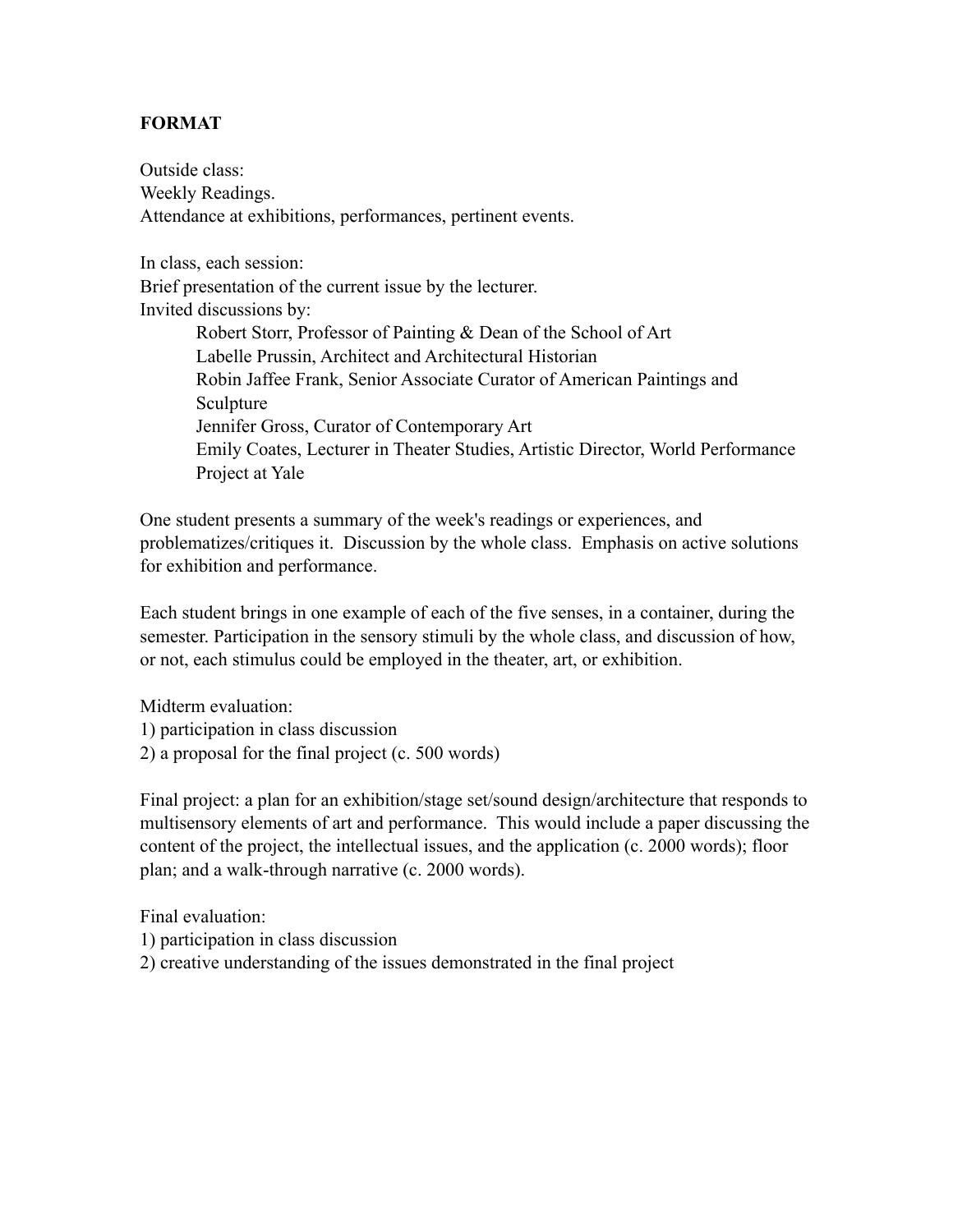### **READINGS**

#### **Sept 13: Somatic Sensation in Art**

- Robert Storr, "No Stage, No Actors, But It's Theater (and Art)" *New York Times*, 28 Nov. 1999.
- David Howes, "Introduction: Empire of the Senses," and "Culture Tunes Our Neurons" in *Empire of the Senses: The Sensual Culture Reader*, New York: Berg, 2005. pp. 1-17, 21-24
- John Rajchman, "Serra's Abstract Thinking," in *Richard Serra Sculpture: Forty Years*, New York: The Museum of Modern Art, 2007. pp. 61-73
- Martin Heidegger, "The Thing," and "Language," in *Poetry, Language, Thought***,** Albert Hofstadter, transl, New York: Harper & Row, 1971.

#### **Sept 20: Duration as Sensation and Performance as Intervention**

- André Lepecki and Sally Banes, "Introduction: The Performance of the Senses," in *The Senses in Performance*, New York: Routledge, 2007. pp. 1-7
- Stanton B. Garner Jr., "Sensing Realism: Illusionism, Actuality, and the Theatrical Sensorium," in *The Senses in Performance*, New York: Routledge, 2007. pp. 115-122
- Norton Batkin, "Starting Out: The Center for Curatorial Studies Graduate Program," in *Witness to Her Art*, New York: Center for Curatorial Studies, 2006. pp. 43-47
- Michael Brenson, "That Was Then: The Curator and the Collector in 2000," in *Witness to Her Art*, New York: Center for Curatorial Studies, 2006. pp. 48-55

### **Sept 27: Art Transcending Sight**

- *Labelle Prussin, Architect and Architectural Historian, guest discussant* Simon Hayhoe, "The Development of Research into the Psychology of Visual Impairment in the Visual Arts," in Elisabeth Salzhauer Axel and Nina Sobel Levent, *Art Beyond Sight: A Resource Guide to Art, Creativity, and Visual Impairment*, New York: AFB Press, 2003. pp. 84-95
- Oliver Sacks, "The Mind's Eye: What the Blind See," *Empire of the Senses: The Sensual Culture Reader*, New York: Berg, 2005. pp. 25-42
- Carolyn Korsmeyer, "Introduction: Perspectives on Taste," in *The Taste Culture Reader: Experiencing Food and Drink*, New York: Berg, 2005. pp. 1-9
- Barbara Kirshenblatt-Gimblett, "Making Sense of Food in Performance: The Table and the Stage," in *The Senses in Performance*, New York: Routledge, 2007. pp 71-89

### **Oct 4: Sound in Art, Sound as Art**

- Michael Bull and Les Back, "Introduction: Into Sound," and "Thinking About Sound," in *The Auditory Culture Reader*, New York: Berg, 2003. pp. 1-23
- Jonathan Sterne, "Medicine's Acoustic Culture: Mediate Auscultation, the Stethoscope and the 'Autopsy of the Living,'" in *The Auditory Culture Reader*, New York: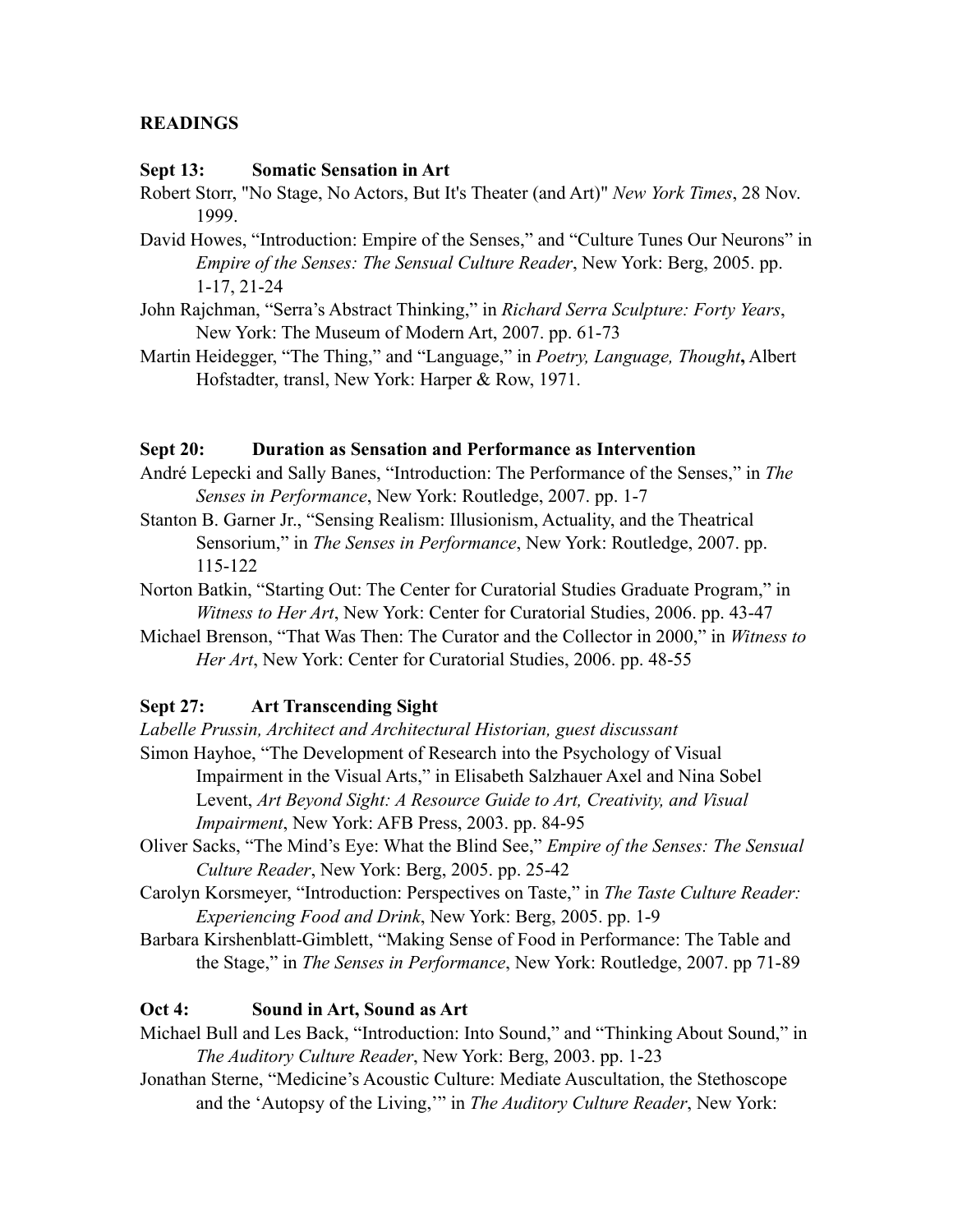Berg, 2003. pp. 191-217

John Miller Chernoff, "Introduction: Scholarship and Participation," and "Style in Africa," in *African Rhythm and African Sensibility: Aesthetics and Social Action in African Musical Idioms*, Chicago: University of Chicago Press, 1979. pp. 208-217

# **Oct 11: A Question of Taste**

- Immanuel Kant, "Objective and Subjective Senses: The Sense of Taste," in *The Taste Culture Reader: Experiencing Food and Drink*, New York: Berg, 2005. pp. 209-214
- Paul Stoller, "The Taste of Ethnographic Things," in *The Taste of Ethnographic Things: The Senses in Anthropology*, Philadelphia: University of Pennsylvania Press, 1989, pp. 15-34
- C. Nadia Seremetakis, "The Breast of Aphrodite," in *The Taste Culture Reader: Experiencing Food and Drink*, New York: Berg, 2005. pp. 297-303
- Constance Classen, David Howes, and Anthony Synnott, "Artificial Flavours," in *The Taste Culture Reader: Experiencing Food and Drink*, New York: Berg, 2005. pp. 337-342

# **Oct 18: Touch and the Tactile**

*Jennifer Gross, Curator of Contemporary Art, guest discussant*

Constance Classen, in *The Book of Touch*, New York: Berg, 2005, pp. 273-287, 401-408 F.T. Marinetti, "Tactilism," in *The Book of Touch*, New York: Berg, 2005, pp. 329-332 Susan Stewart, "Nerve Endings," in *The Book of Touch*, New York: Berg, 2005, p. 420,

from *Poetry and the Fate of the Senses*, Chicago: University of Chicago Press, 2002, p. 334

Maurice Merleau-Ponty, Phenomenology of Perception (London: Routledge & Kegan Paul, 1962), "Spatiality of One's Own Body and Motility," 98-147.

# **Oct 25: Connoisseurship of Smell: The Nose Knows**

- Sally Banes, "Olfactory Performances," in *The Senses in Performance*, New York: Routledge, 2007. pp 29-37
- Jim Drobnick, "Volatile Effects: Olfactory Dimensions of Art and Architecture," in *Empire of the Senses: The Sensual Culture Reader*, New York: Berg, 2005. pp. 265-280
- Frances Mascia-Lees, "Olfactory Constitution of the Postmodern Body: Nature Challenged, Nature Adorned," in *Tattoo, Torture, Mutilation, and Adornment: The Denaturalization of the Body in Culture and Text*, State University of New York, 1992.
- Z. S. Strother, "Smells and Bells: the Role of Skepticism in Pende Divination," in John Pemberton, *Insight and Artistry in African Divination*, 2000: Ch. 7.

# **Nov 1: Interoception, Visceral Sensations**